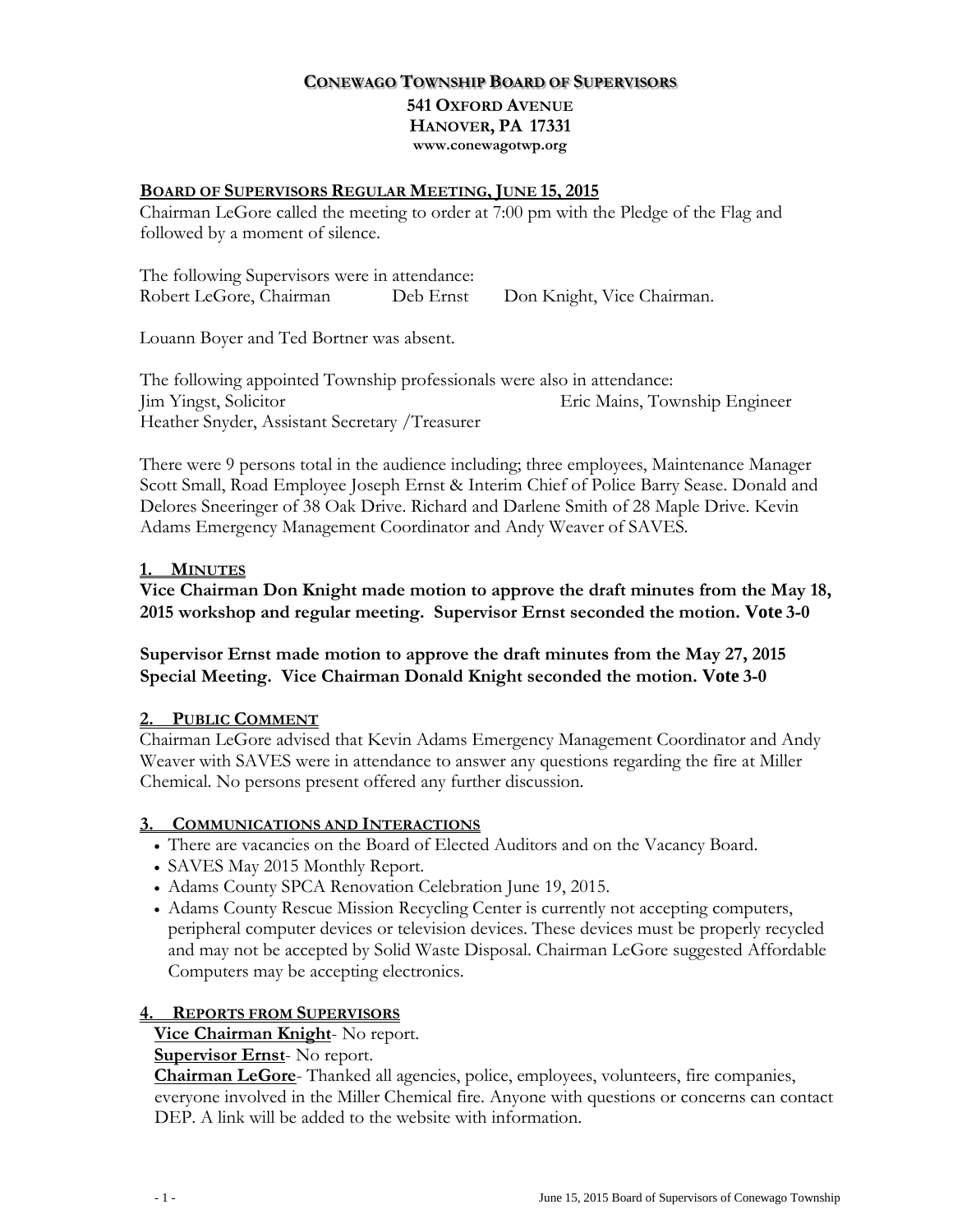## **5. REPORT FROM COMMITTEES**

**Administration (Ernst/Knight)** – **Supervisor Ernst made motion seconded by Vice Chairman Knight to approve the transfer of \$695.00 from the general fund to the IT account for Zoning for the purchase of a laptop with a docking station for Dave Arndt. Vote 3-0**

**Supervisor Ernst made motion seconded by Vice Chairman Knight to approve legal contingencies for a final payment to the former staff for resolving all prior issues. Vote 3-0**

## **Public Safety (LeGore/Bortner)** –

Request from a Police Officer to pursue his Master's Degree in accordance with the Collective Bargaining Agreement will be approved provided all contingencies are completed as per the Collective Bargaining Agreement. The Officer will be reimbursed for his studies for further education.

**Supervisor Ernst made a motion seconded by Vice Chairman Knight to proceed with a letter to Chief Williams based on legal counsel recommendations. Vote 3-0**

**Vice Chairman Knight made a motion seconded by Supervisor Ernst to ratify the action of the Police Department to purchase a new camera. Vote 3-0**

**Agricultural Preservation (Bortner/Knight)** – No report.

**Roads (Bortner/Knight)** – **Supervisor Ernst made a motion seconded by Vice Chairman Knight to proceed with the ARLE Grant for the Mt. Pleasant signal to upgrade to video detection at 50% match or \$6,500.00**. **Vote 3-0** Discussion: Township Engineer Mains advised the signal permits will need to be revised. A letter was sent to Dan Moul's office. Township Engineer Mains and Maintenance Manager Small will work to complete this by the end of June deadline.

Chairman LeGore asked the status of Rt. 116 intersection. Township Engineer Mains advised the plans are into PennDOT for review according to the contractor JMT. Township Engineer Mains advised JMT submitted a Resolution to have approved for tonight's meeting. Because of the timing a formal Resolution could not be generated by the Township staff for execution. The Board has not seen the final plans and is concerned that a dedicated left turn phase is needed. The Board also wanted to need to verify with McSherrystown to see if Conewago needs to be the primary signer. After discussion no Resolution was agreed upon for tonight's meeting and will be discussed prior to the next month's meetings.

**Recreation (Knight/Ernst)** – Supervisor Ernst advised the next open house is July 27 at 6:00 p.m. at the airport hanger. Information will be put on the website.

### **6. REPORT FROM SECRETARY-TREASURER**

**Supervisor Ernst made motion, of which was seconded by Supervisor Knight, to approve the Treasurer Report as presented.** No discussion. **Vote 3-0**

Discussion regarding Supervisors reimbursement/compensation for attendance at PSATS or any other conventions/trainings.

Solicitor Yingst advised that most duties a Supervisor performs fall under their monthly pay. Reasonable expenses such as mileage, attendance of the Council of Governments, PSATS Conference voting delegate could be compensable.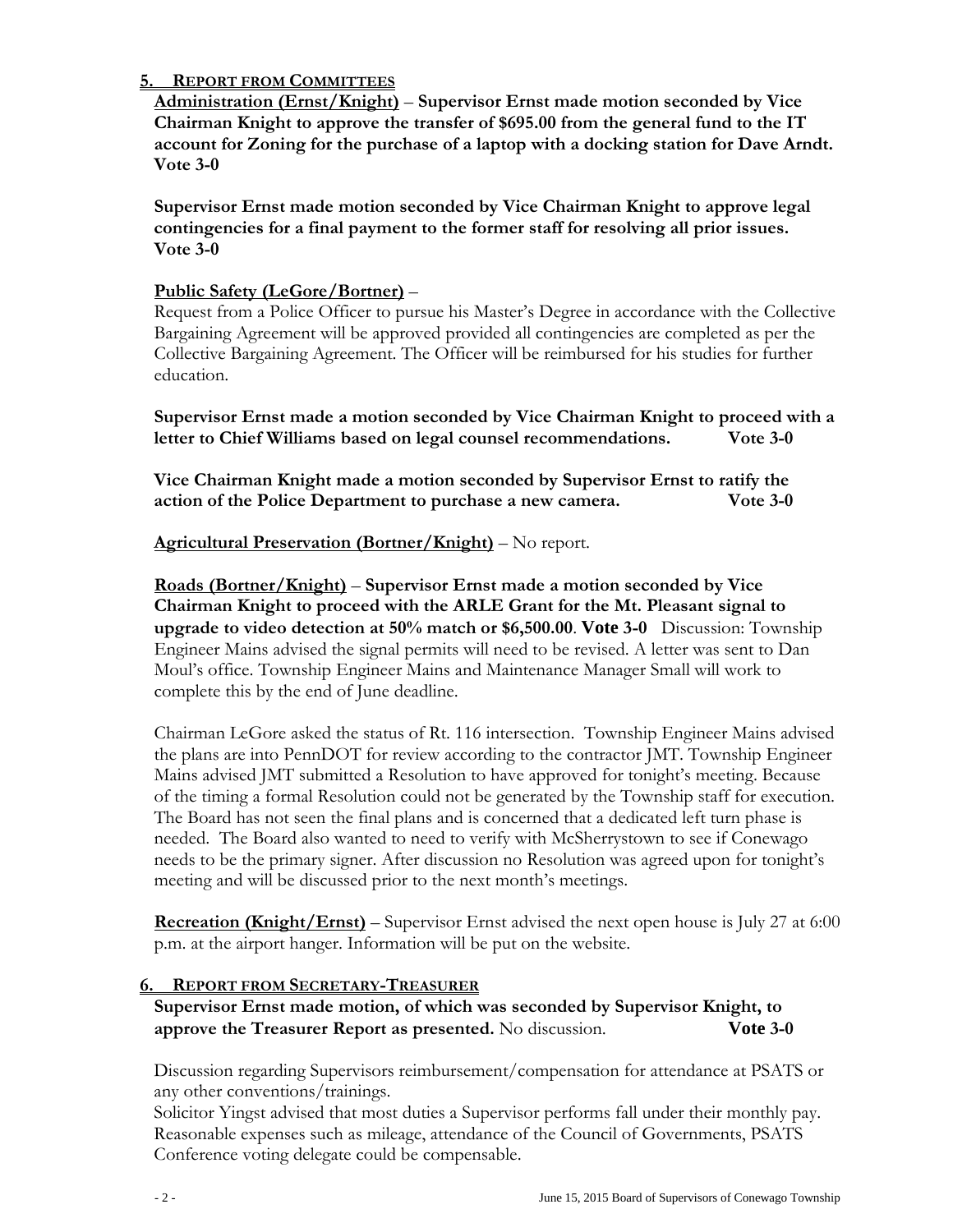### **7. PUBLIC COMMENT**

Richard Smith of 28 Maple Drive had discussion on the deeds in Conewago Heights stating no chickens. Supervisor Ernst advised that if your deed states that you cannot have chickens, an ordinance cannot override the deed. Solicitor Yingst advised that the Township will not enforce deed restrictions if an Ordinance is passed.

Richard Smith advised that Peanut Drive is a pleasure to drive on and a job well done. He has a concern about the water not draining correctly at the intersection of Evergreen and Peanut Drive. Township Engineer Eric Mains is aware of this and has been in contact with Conewago Contractors since there is a 1 year warranty for the street. Mr. Smith also had concern with Peanut Drive and Hemlock Drive with the poor job that was done tying that project together. The Township is aware of this as well.

Richard Smith has a concern on Oak Drive where the water line has been rerun and the ground sinking in. Hemlock Drive the sewer line was put in and needs to be touched up. Mr. Smith asked what street is next for the Township 5 year plan? Township Engineer advised we are in the processing of evaluating what street will be worked on next and will start the process on the next 5 year plan.

Richard Smith inquired about the absence of a Manager, Secretary-Treasurer and Chief of Police. Supervisor Ernst advised that Mark Schroyer has been hired as Township Manager to start June 30, 2015. Chairman LeGore advised that Barry Sease is acting as Interim Police Chief and that the Secretary/Treasurer left for a higher level position.

Richard Smith inquired about a residence burning without a fire pit. Chairman LeGore will have David Arndt, Zoning and Code Enforcement Officer look into the issue.

Richard Smith also had concerns with the residents mowing grass and blowing it out on the street. Concerns were noted, no further discussion was held.

### **8. REPORTS FROM DEPARTMENTS**

# **Police Chief**

- The Chief's monthly report was in the Supervisor packet for review.
- Completed a grant application with the Attorney General's office for \$1,000.00 for two portable breath test units.
- Officer Duncan attended the 3 day Emergency Vehicle Operations Course.
- Officer Bailey completed the Taser Instruction Recertification Course.
- Donald and Dolores Sneeringer have been recognized for the years of service as crossing guards to Conewago Township. Chairman LeGore read Resolution 2015-R Commendation and Appreciation to the Sneeringer's.

**Supervisor Ernst made a motion seconded by Vice Chairman Knight for Resolution 2015-R Commendation & Appreciation for Crossing Guards Donald and Dolores Sneeringer.** Vote 3-0

### **Township Solicitor Yingst**

- Conference call regarding Puma Drive water issue, Township Engineer Eric Mains to discuss this later in the meeting under his report.
- Verizon Wireless reviewed Stormwater Maintenance and Operations agreement.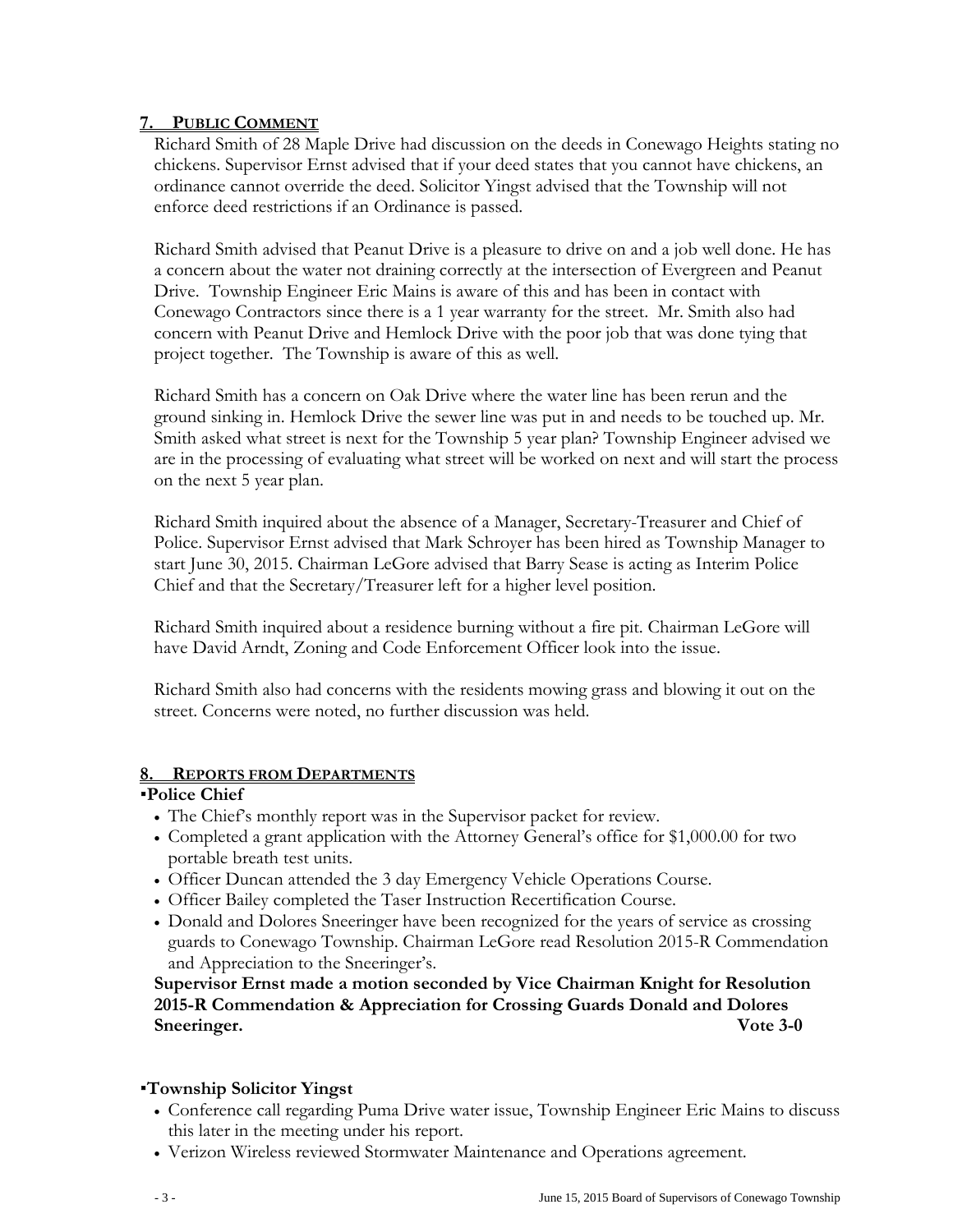- Preparation of the Manager's contract.
- Police Department cannot require a Solicitation Permit for the Jehovah's Witness door to door solicitation based on Freedom of Speech and Freedom of Religion.
- Discussion with Zoning/Code Enforcement Officer Dave Arndt that the civil action hearing has been postponed.
- Agreement of the Land Acquisition from the property of the Preserves no settlement date at this time.
- Letter was sent to the contractor to collect payment of \$8,000.00 for the barn removal at the Rec Park (Airport Road). Maintenance Manager Scott Small has been in contract with the contractor and the contractor would like to set up a payment plan. **Chairman LeGore made motion seconded by Vice Chairman Knight to have Solicitor Jim Yingst proceed with a payment plan with interest and penalties for the collection of payment for the barn. Vote 3-0**

### **Township Administration**

• No Activity

## **Township Engineer**

- •Eng. Mains presented his monthly Municipal Engineer's Report dated June 15, 2015.
- •Providence Drive- **Vice Chairman Knight made a motion seconded by Supervisor Ernst to proceed with the agreement with Kinsley Construction in the amount of \$186,790.00. Vote 3-0**
- •MS4 Permit application is due September 2017. Permits will be effective starting March 2018. Costs involved with setting up permit and program will need to be made part of the budget.
- •Maintenance District Completed the draft and submitted to the Township, will work to get a date for a review meeting to finalize.
- •**Supervisor Ernst made a motion seconded by Vice Chairman Knight to authorize the work on the next 5 year Phase II PIBB loan. Vote 3-0**
- •PEANUT DRIVE 1 year Field view report completed submitted to PennDOT and The Township.
- •Puma Drive **Vice Chairman Knight made a motion seconded by Supervisor Ernst to not require a grading plan of Mr. Jeff White under a "minor activity" clause in the Ordinance and to authorize the Township Engineer Eric Mains to draft a conditions letter to be signed by the resident to address that if any "adverse" side effects do come up related to this it is not the Township's issue, it is a private matter. Vote 3-0**

### **Township Engineer**

• Villas at Cattail- Scott DeBell, C.S. Davidson, Inc. *–* No Activity.

### **9. CODE ENFORCEMENT**

• Activities report from Zoning/Code Officer was provided.

### **10. SUBDIVISION/LAND DEVELOPMENT**

- SALDO Status report updated: June 11, 2015
- Verizon Wireless LDP Agreement needs signature by Chairperson.
- Draft Planning Commission meeting minutes no June meeting held.
- Sheaffer Land Development Plan- No activity.

#### **11. ZONING**

• There will be no zoning hearing on July 1, 2015

#### **12. OTHER BUSINESS**